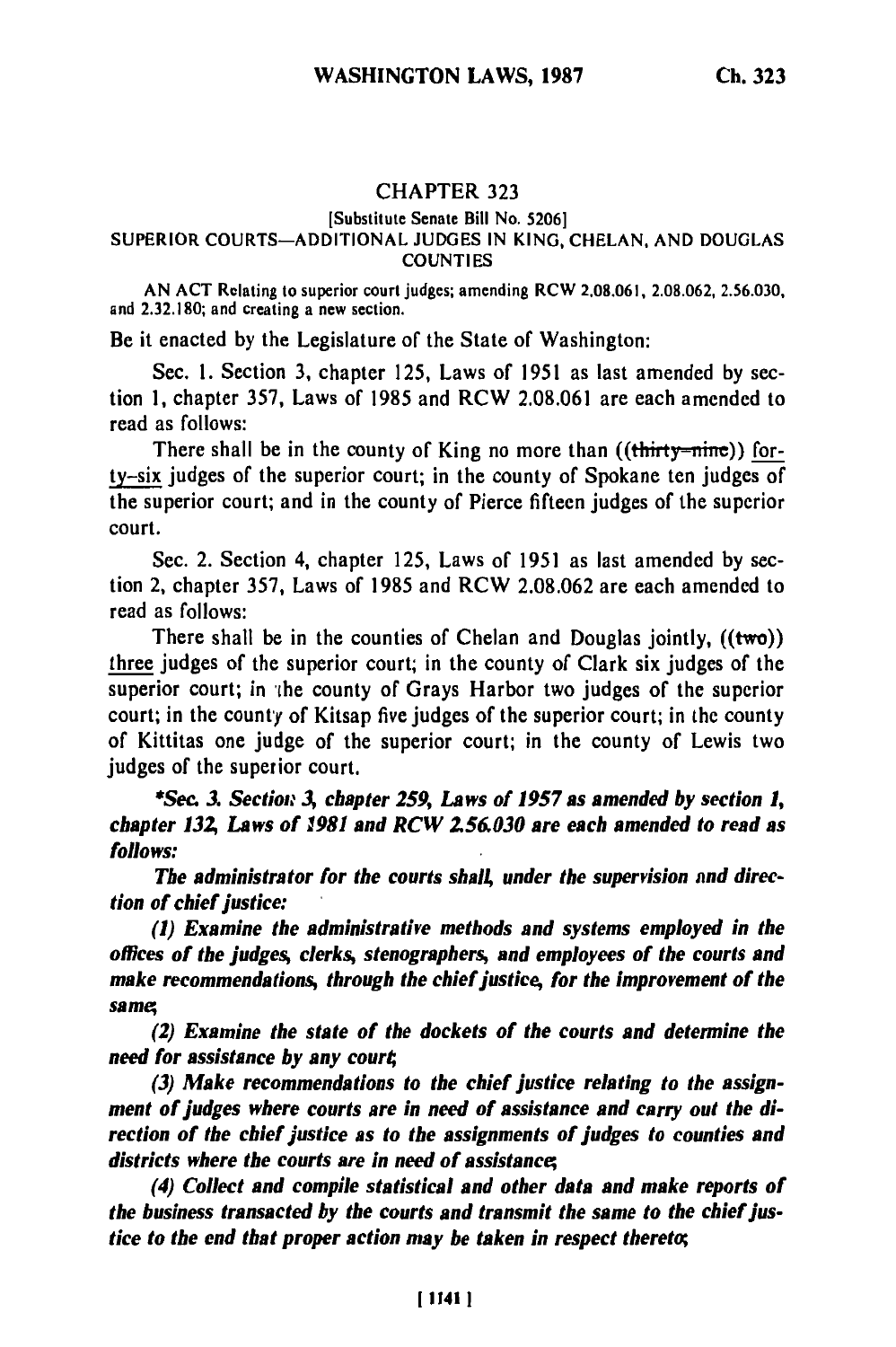*(5) Prepare and submit budget estimates of state appropriations necessary for the maintenance and operation of the judicial system and make recommendations in respect thereto;*

*(6) Collect statistical and other data and make reports relating to the expenditure of public moneys, state and local for the maintenance and operation of the judicial system and the offices connected therewith;*

**(7)** *Obtain reports from clerks of courts in accordance with law or rules adopted by the supreme court of this state on cases and other judicial business in which action has been delayed beyond periods of time specified by law or rules of court and make report thereof to supreme court of this stati,*

*(8) Act as secretary of the judicial conference referred to in RCW 156060,*

*(9) Formulate and submit to the judicial council of this state recommendations of policies for the improvement of the judicial system; ((and))*

*(10) Submit annually, as of February 1st, to the chief justice and the judicial counci4 a report of the activities of the administrator's office for the preceding calendar year,*

*(11) Administer programs and standards for the training and education of judicial personne*

*(12) Examine the need for new superior court and district judge positions under a weighted caseload analysis that takes into account the time required to hear all the cases in a particular court and the amount of time existing judges have available to hear cases in that court The results of the weighted caseload analysis shall be reviewed by the board for judicial ad*ministration and the judicial council, both of which shall make recommenda*tions to the legislature by January 1, 1989. It is the intent of the legislature that weighted caseload analysis become the basis for creating additional district court positions, and recommendations should address that objective; and*

*(13) Attend to such other matters as may be assigned by the supreme court of this state.*

**\*See. 3** was vetoed, see message at end of chapter.

Sec. 4. Section 1, chapter 126, Laws of 1913 as last amended **by** section 1, chapter 244, Laws of 1957 and RCW 2.32.180 are each amended to read as follows:

It shall be and is the duty of each and every superior court judge in counties or judicial districts in the state of Washington having a population of over thirty-five thousand inhabitants to appoint, or said judge may, in any county or judicial district having a population of over twenty-five thousand and less than thirty-five thousand, appoint a stenographic reporter to be attached to the court holden by him who shall have had at least three years' experience as a skilled, practical reporter, or who upon examination shall be able to report and transcribe accurately one hundred and seventyfive words per minute of the judge's charge or two hundred words per minute of testimony each for five consecutive minutes; said test of proficiency,

 $\ddot{\phantom{a}}$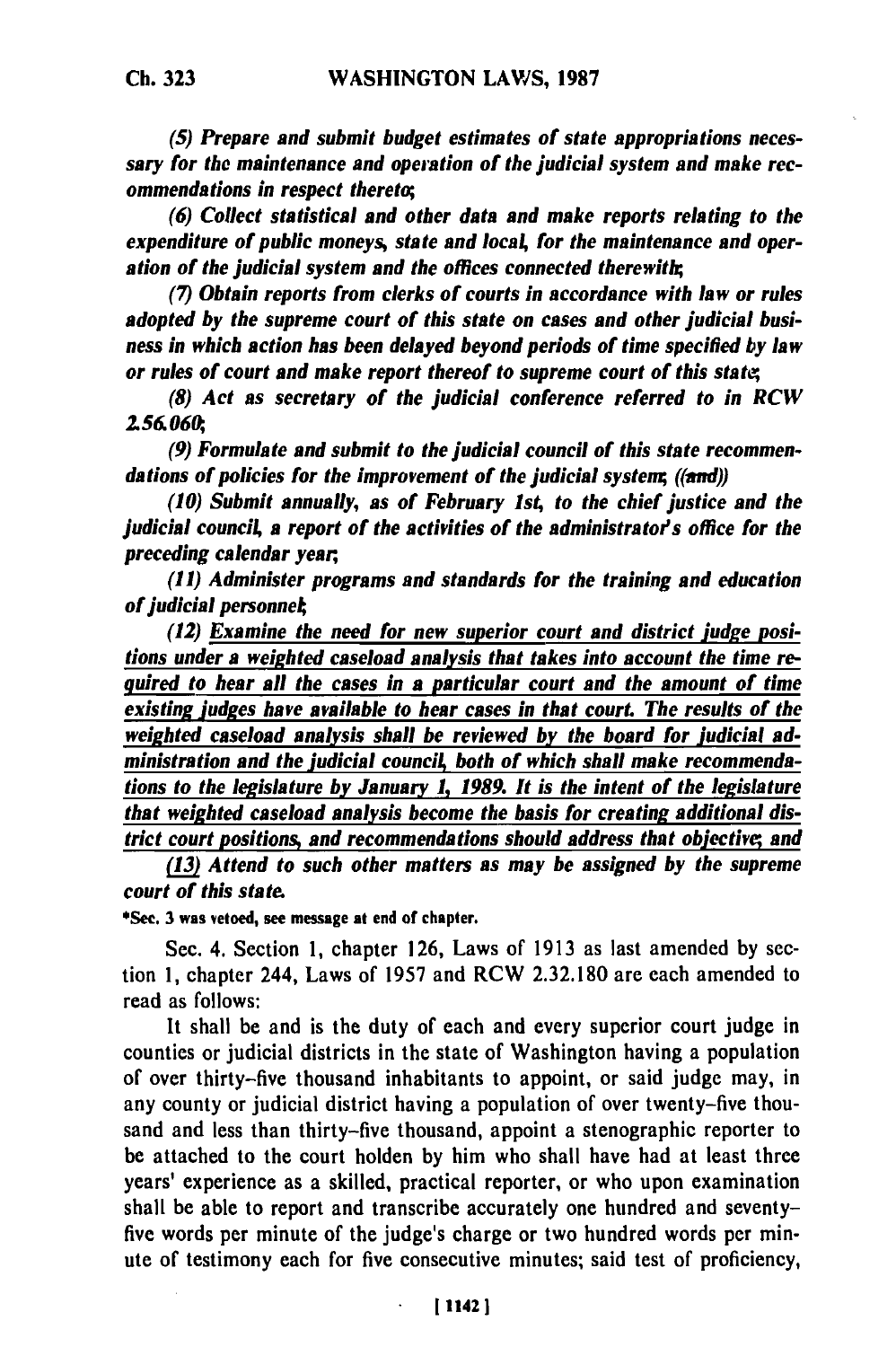in event of inability to meet qualifications as to length of time of experience, to be given **by** an examining committee composed of one judge of the superior court and two official reporters of the superior court of the state of Washington, appointed **by** the president judge of the superior court judges association of the state of Washington: PROVIDED, That a stenographic reporter shall not be required to be appointed for the seven additional **judg**es of the superior court authorized for appointment **by** section **1** of this **1987** act. The initial judicial appointee shall serve for a period of six years; the two initial reporter appointees shall serve for a period of four years and two years, respectively, from September **1, 1957;** thereafter on expiration of the first terms of service, each newly appointed member of said examining committee to serve for a period of six years. In the event of death or inability of a member to serve, the president judge shall appoint a reporter or judge, as the case may be, to serve for the balance of the unexpired term of the member whose inability to serve caused such vacancy. The examining committee shall grant certificates to qualified applicants. Administrative and procedural rules and regulations shall be promulgated **by** said examining committee, subject to approval **by** the said president judge.

The stenographic reporter upon appointment shall thereupon become an officer of the court and shall be designated and known as the official reporter for the court or judicial district for which he is appointed: PROVID-**ED,** That in no event shall there be appointed more official reporters in any one county or judicial district than there are superior court judges in such county or judicial district; the appointments in each class AA county shall be made **by** the majority vote of the judges in said county acting en banc; the appointments in class A counties and counties of the first class may be made **by** each individual judge therein or **by** the judges in said county acting en banc. Each official reporter so appointed shall hold office during the term of office of the judge or judges appointing him, but may be removed for incompetency, misconduct or neglect of duty, and before entering upon the discharge of his duties shall take an oath to perform faithfully the duties of his office, and file a bond in the sum of two thousand dollars for the faithful discharge of his duties. Such reporter in each court is hereby declared to be a necessary part of the judicial system of the state of Washington.

**NEW SECTION.** Sec. **5.** Sections **1** and 2 of this act shall take effect January **1, 1988.** The additional judicial positions created **by** sections **1** and 2 of this act in King county and Chelan and Douglas counties shall be effective only if each county through its duly constituted legislative authority documents its approval of any additional positions and its agreement that it will pay out of county funds, without reimbursement from the state, the expenses of such additional judicial positions as provided **by** statute. The additional expenses include, but are not limited to, expenses incurred for court facilities. The legislative authority of each county may in its discretion